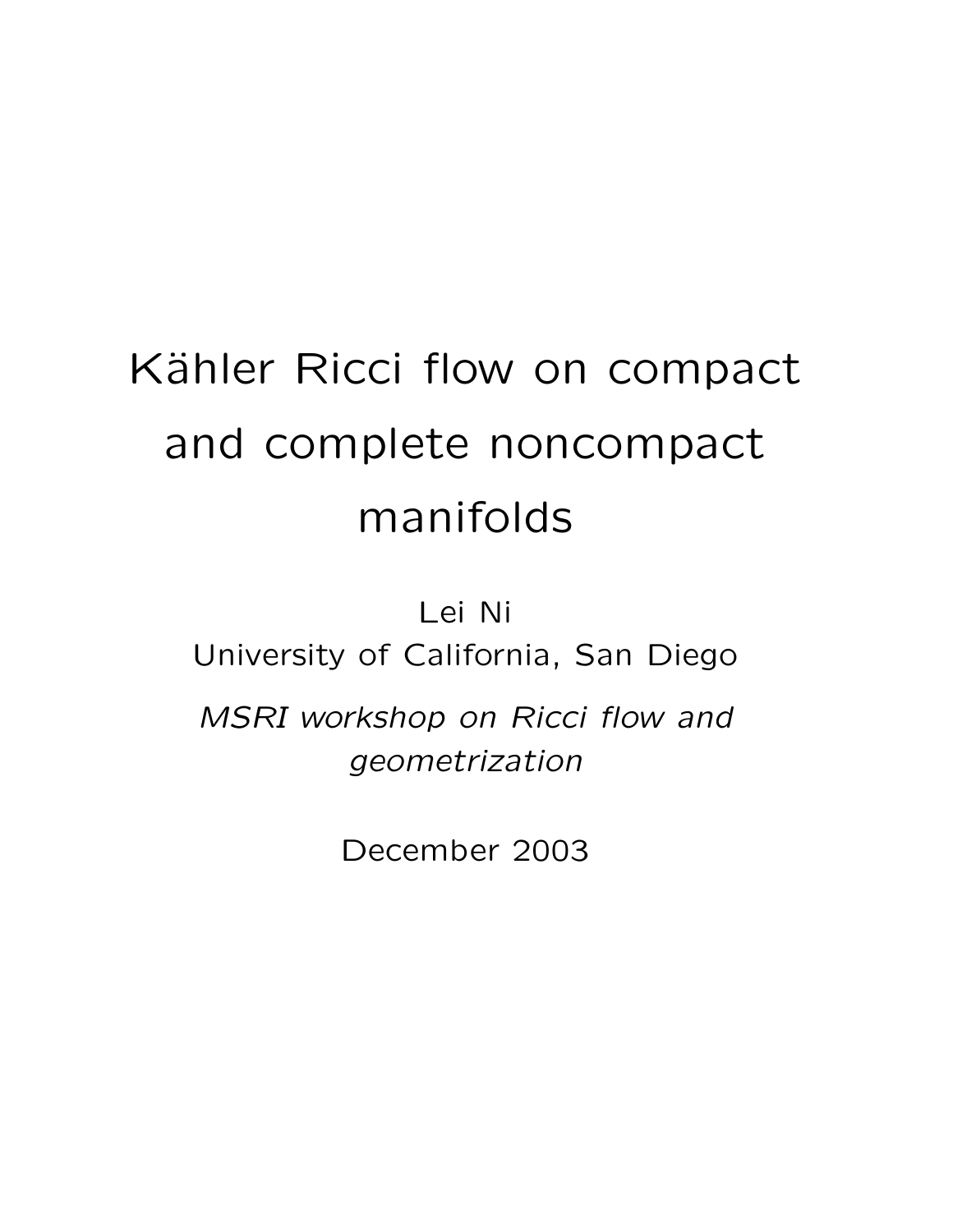- **1. Backgrounds**
- **2. Existence**
- **3. Monotonicity I**
- **4. Applications**
- **5. Monotonicity II**
- **6. Large-time behavior**

**7. The use of Perelman's entropy and his results for Kaehler-Ricci flow**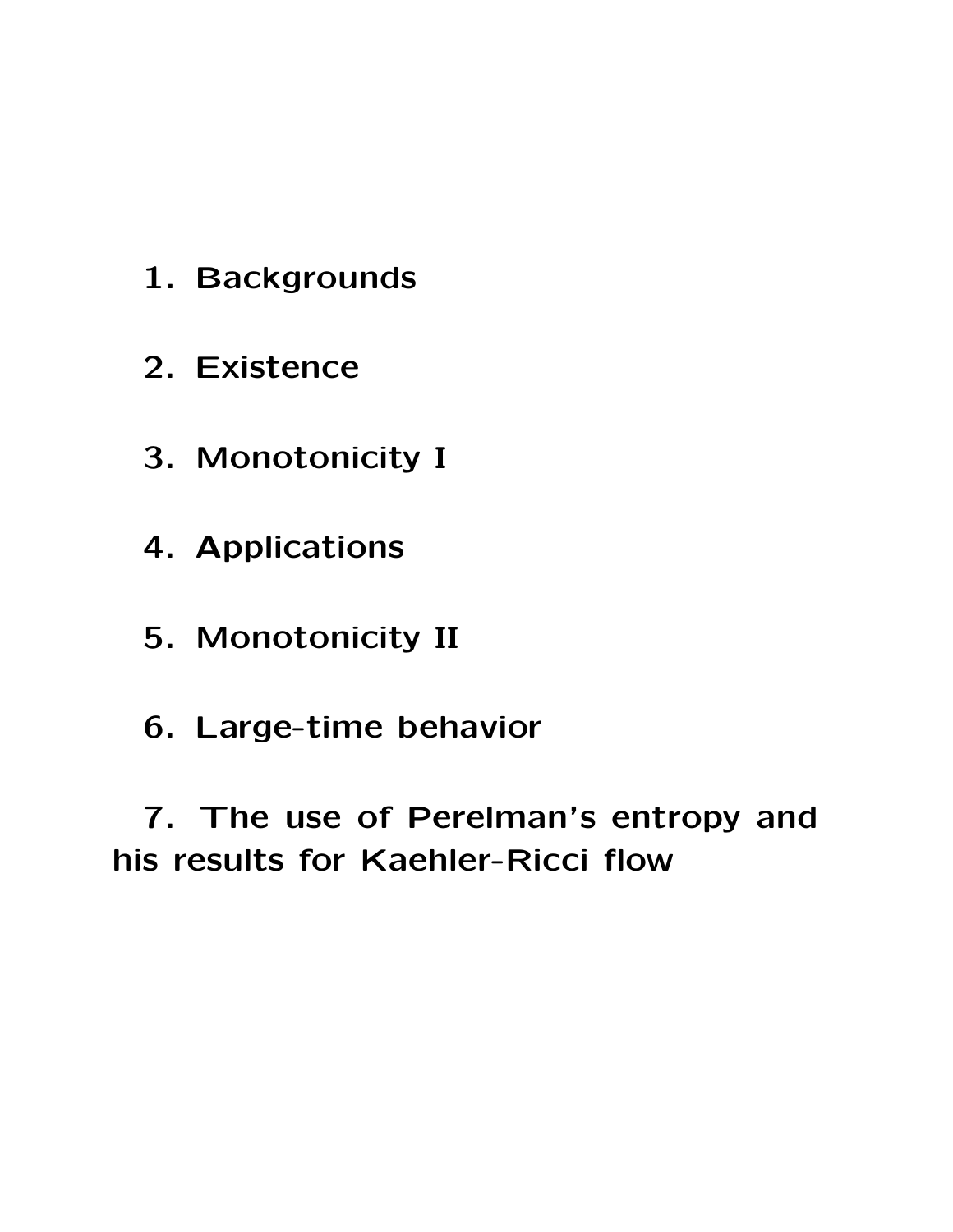## **1) Some backgrounds in Kaehler-Ricci flow geometry.**

The Kaehler-Ricci flow equation:

$$
\frac{\partial}{\partial t}g_{\alpha\overline{\beta}}(x,t) = -R_{\alpha\overline{\beta}}(x,t). \qquad (KRF)
$$

Basic property: It stays in Kaehler category.

When manifold is compact, one also study the normalized KRF:

$$
\frac{\partial}{\partial t}g_{\alpha\overline{\beta}}(x,t) = g_{\alpha\overline{\beta}}(x,t) - R_{\alpha\overline{\beta}}(x,t). \qquad (\text{NKRF})
$$

Special case:  $c_1(M)=[\omega]$ . **NKRF** preserves the Kaehler class of the initial metric. Here  $\omega$  is the Kaehler form of  $g_{\alpha\bar{\beta}}(x,0)$ . Then the Kaehler form of the metric  $g_{\alpha \bar{\beta}}(x,t)$  can be written as  $\omega_{\phi} = \omega + \sqrt{-1} \partial \bar{\partial} \phi(x, t)$  for some function  $\phi(x,t)$ .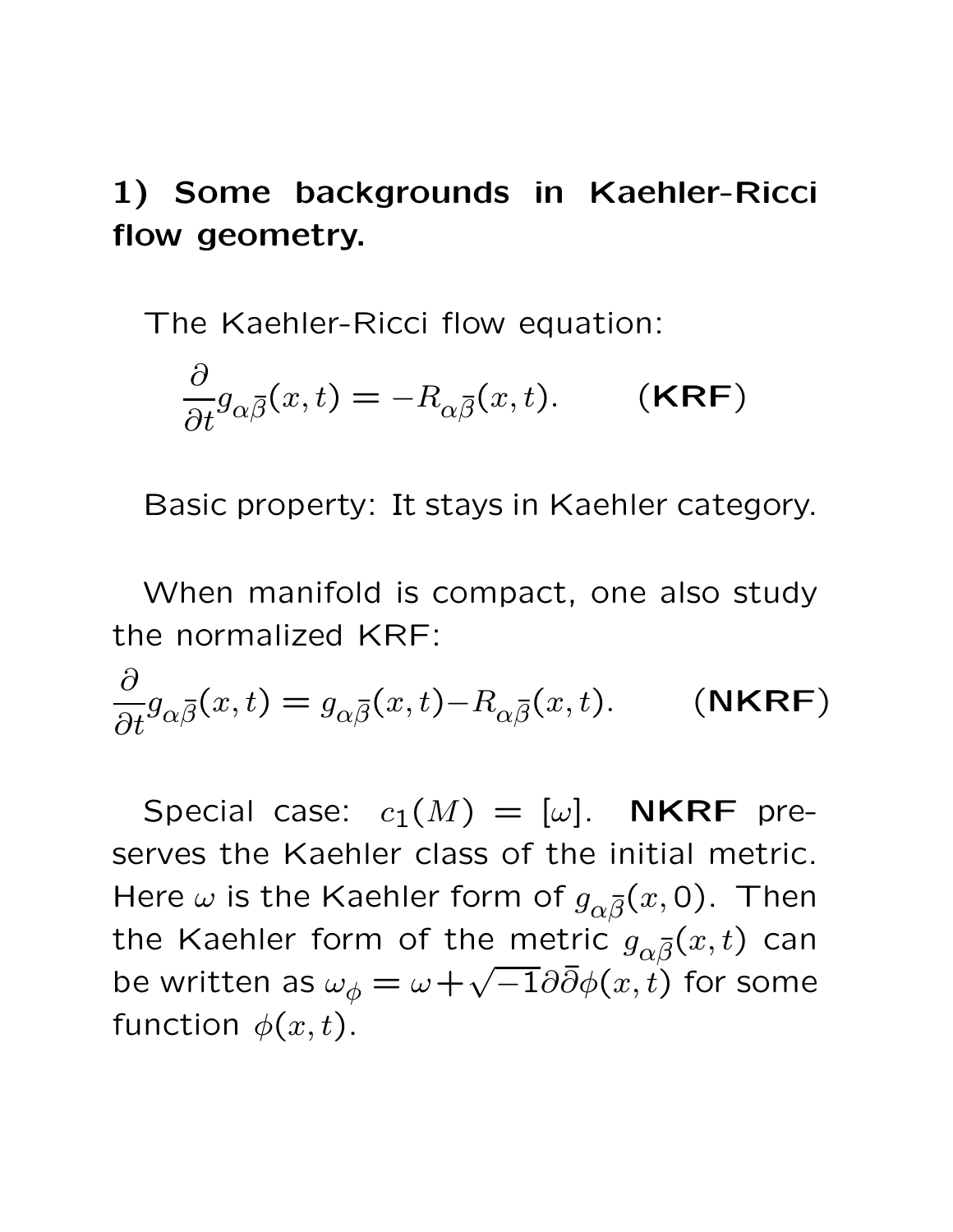Since the deformed metric can be expressed in terms of the Hessian of function (real valued) we can reduce **NKRF** to a single Monge-Ampere equation.

Let  $f$  be the potential function satisfying  $\sqrt{-1}\partial\bar{\partial}f=Ric(\omega)-\omega$  in the case  $c_1(M)=[\omega]$ .  $g_{\alpha \bar{\beta}}(x,t) = g_{\alpha \bar{\beta}}(x,0) + \phi_{\alpha \bar{\beta}}(x,t)$  with  $\phi(x,0) =$ 0. Then the **NKRF** flow reduces to

$$
\frac{\partial \phi}{\partial t} = \log \frac{\omega_{\phi}^{m}}{\omega^{m}} + \phi - f. \quad (1)
$$

This simplifies things quite bit.

The similar reduction can be done if  $c_1(M) = k[\omega]$ .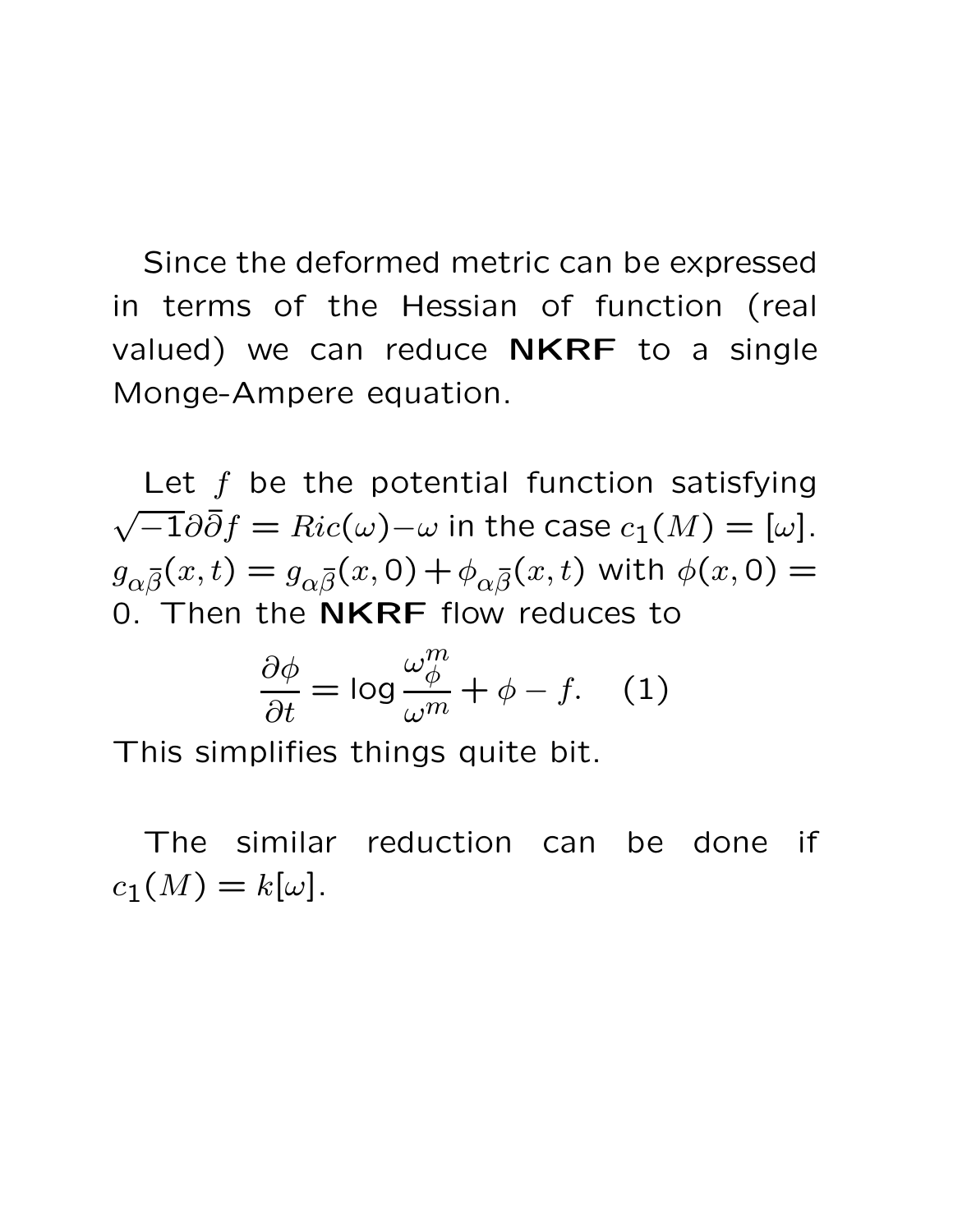### **2. Existence**

a) Compact case:

Short time existence: Hamilton. In case  $c_1(M) = k[\omega]$  follows from standard PDE theory, due to the reduction mentioned before.

Long time existence:

**Theorem (Cao)** In the case  $c_1(M)=[\omega]$ , the NKRF has lone time existence.

 $C^0$ -estimate is easy: If  $v = \phi_t$ .

$$
v_t = \Delta v + v
$$

Then maximum principle applies.  $C^2$ estimate follows from Yau's work on the Monge-Ampere equation. The  $C^3$ -estimate uses Calabi's computation. One can also use Evans'  $C^{2,\alpha}$  argument.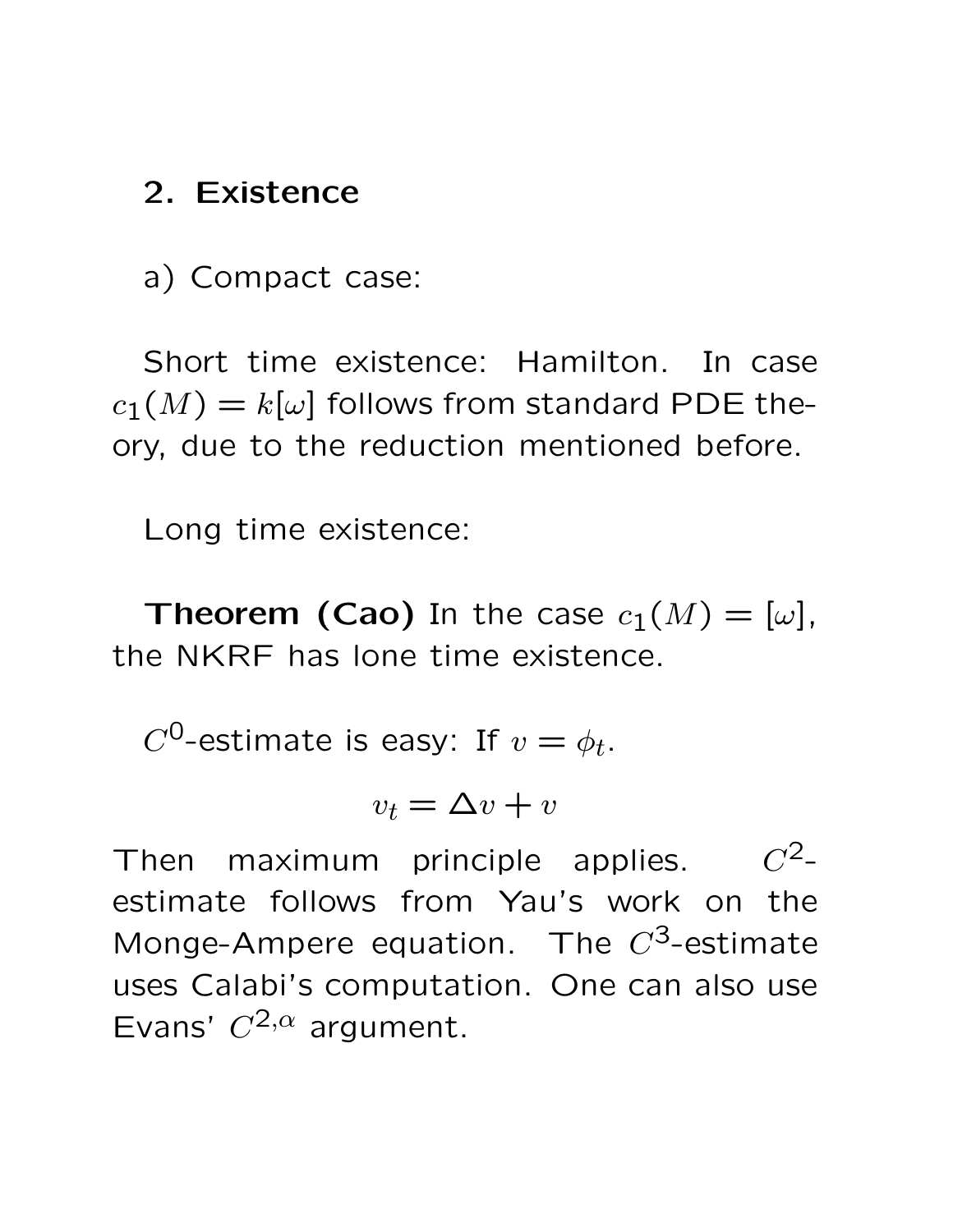b) Noncompact case:

Short time existence: W-X. Shi proved general existence theory for Ricci flow. Namely, the boundedness of curvature tensor for the initial metric implies short time existence.

Long time existence: W-X. Shi proved the following result.

**Theorem (Shi)** Let  $(M, g(0))$  be a complete Kaehler manifold with nonnegative bisectional curvature. Assume that there exists a constant  $C > 0$ , and  $\theta > 0$  such that for all  $x \in M$ 

$$
k(x,r) = \frac{1}{V(B_x(r))} \int_{B_x(r)} R(y) \, dv \le \frac{C}{(1+r)^{\theta}}.\tag{2}
$$

Then **KRF** has long time existence.

Recently, Tam-N generalizes the result slightly to the case  $k(x, r) = o(1)$ . We also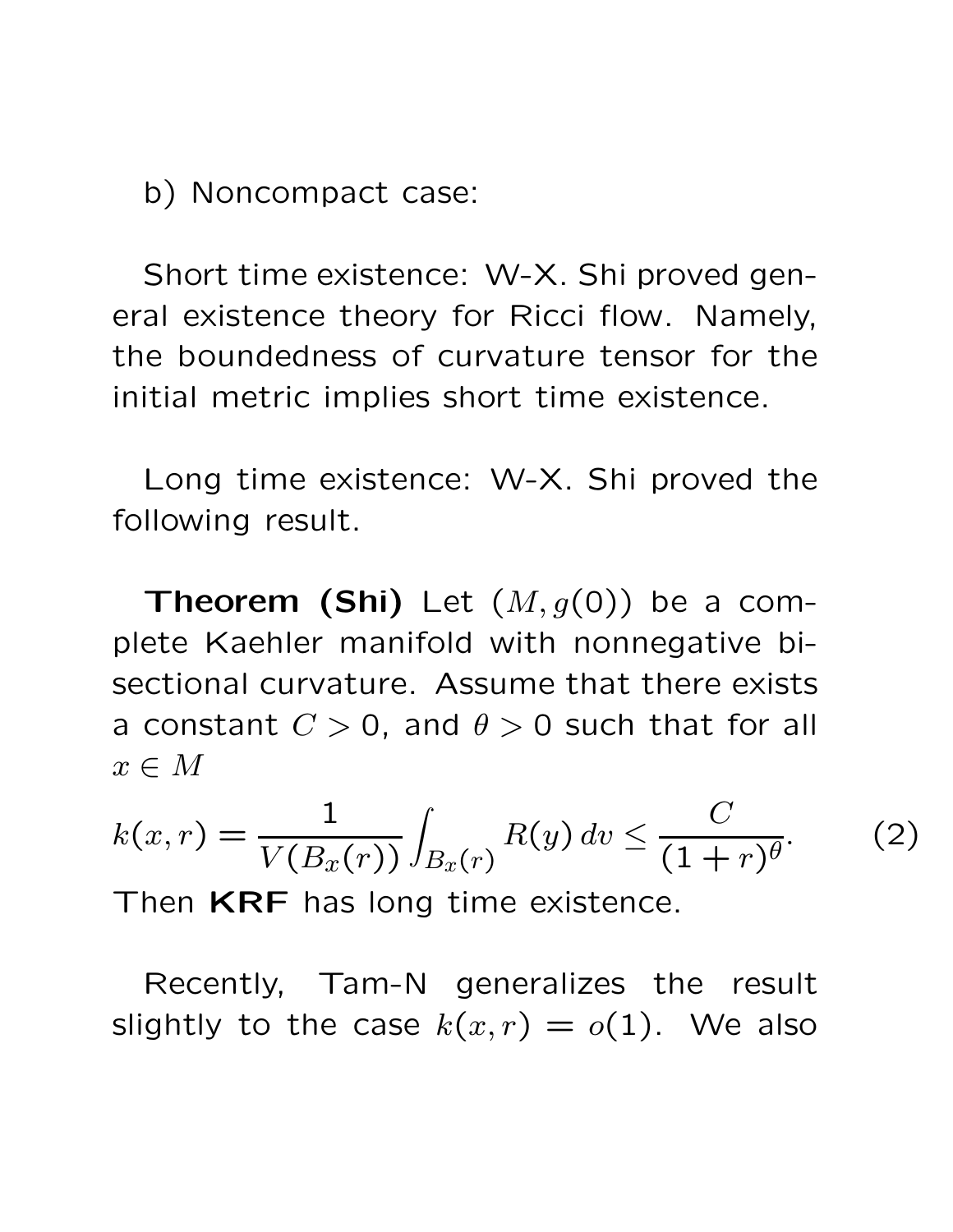come up with a simple argument for the case  $\theta > 1$  in Shi's theorem, which maybe enough for applications, say, the uniformization theorem for noncompact Kaehler manifolds with positive curvature.

Solving Poincaré-Lelong equation and **KRF**:

$$
\frac{\partial^2}{\partial z_\alpha \partial \overline{z}_\beta} u_0(x) = R_{\alpha \overline{\beta}}(x). \quad (PL)
$$

Tam-N: Under the assumption of Shi's theorem with  $\theta > 0$ , PL cab be solved with solution  $u_0(x)$  satisfying:

 $|\nabla u_0|(x) \leq C_1$ 

for some  $C_1 = C_1(C, m)$ .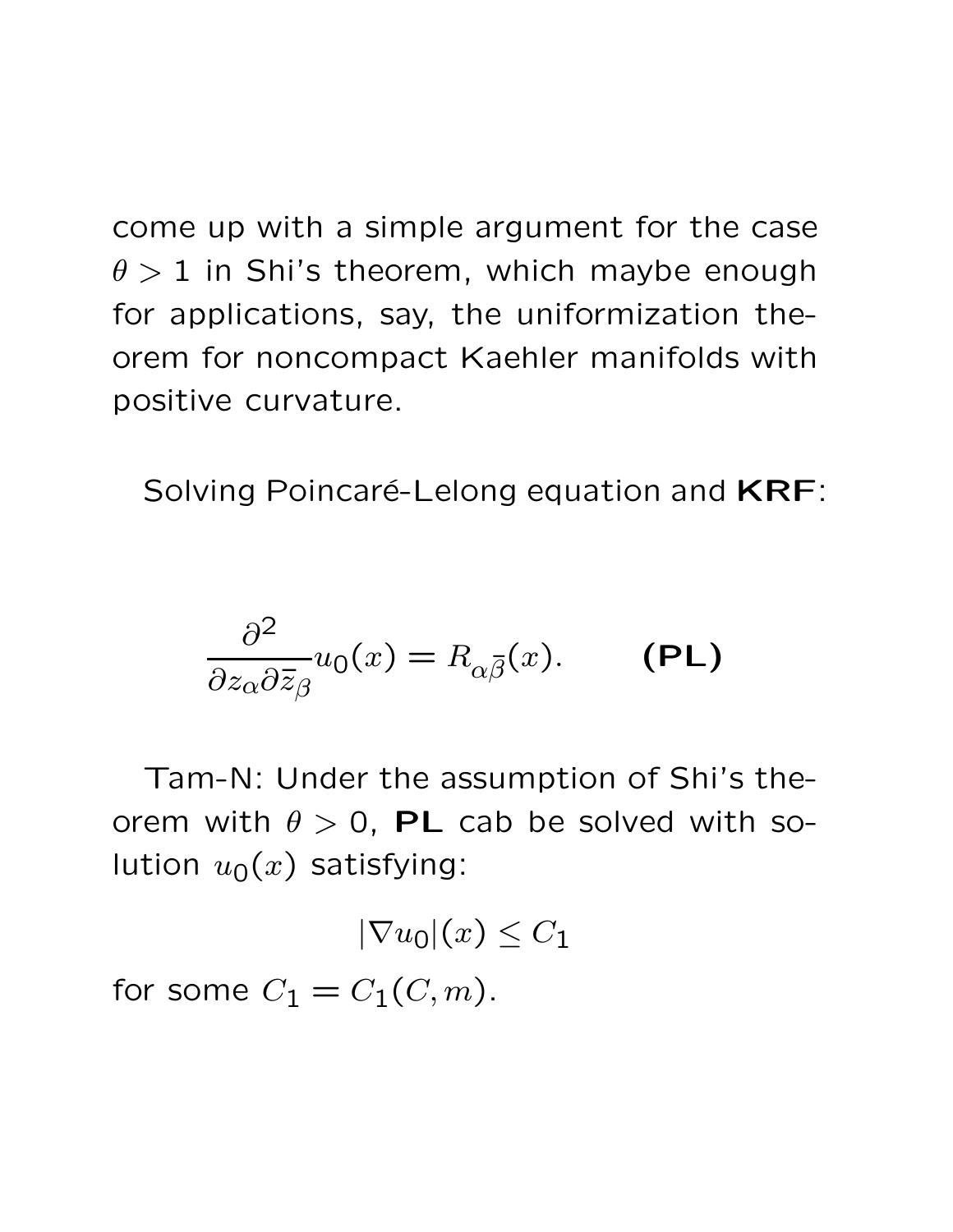Simple calculation shows that 
$$
u(x,t) = u_0(x) - \log(\frac{\det(g_{\alpha\bar{\beta}}(x,t))}{\det(g_{\alpha\bar{\beta}}(x,0))})
$$
 satisfies

$$
\frac{\partial^2}{\partial z_{\alpha} \partial \bar{z}_{\beta}} u(x, t) = R_{\alpha \bar{\beta}}(x, t).
$$

Moreover  $u(x, t)$  satisfies the time-dependent heat equation.

Then Bochner formula gives that

$$
\left(\Delta - \frac{\partial}{\partial t}\right) \left( |\nabla u|^2 + R \right) (x, t) = \|u_{\alpha\beta}\|^2.
$$

Simple consequence is that

$$
\sup_{x \in M} \left( |\nabla u|^2 + R \right)(x, t) \le \sup_{x \in M} \left( |\nabla u|^2 + R \right)(x, 0)
$$

 $(\ast)$ 

with equality holds if and only if  $(M, g(t))$  is Kaehler-Ricci soliton. (\*) implies the uniform curvature bound which implies the long time existence. The proof was motivated by an earlier work of Chow on gradient estimate on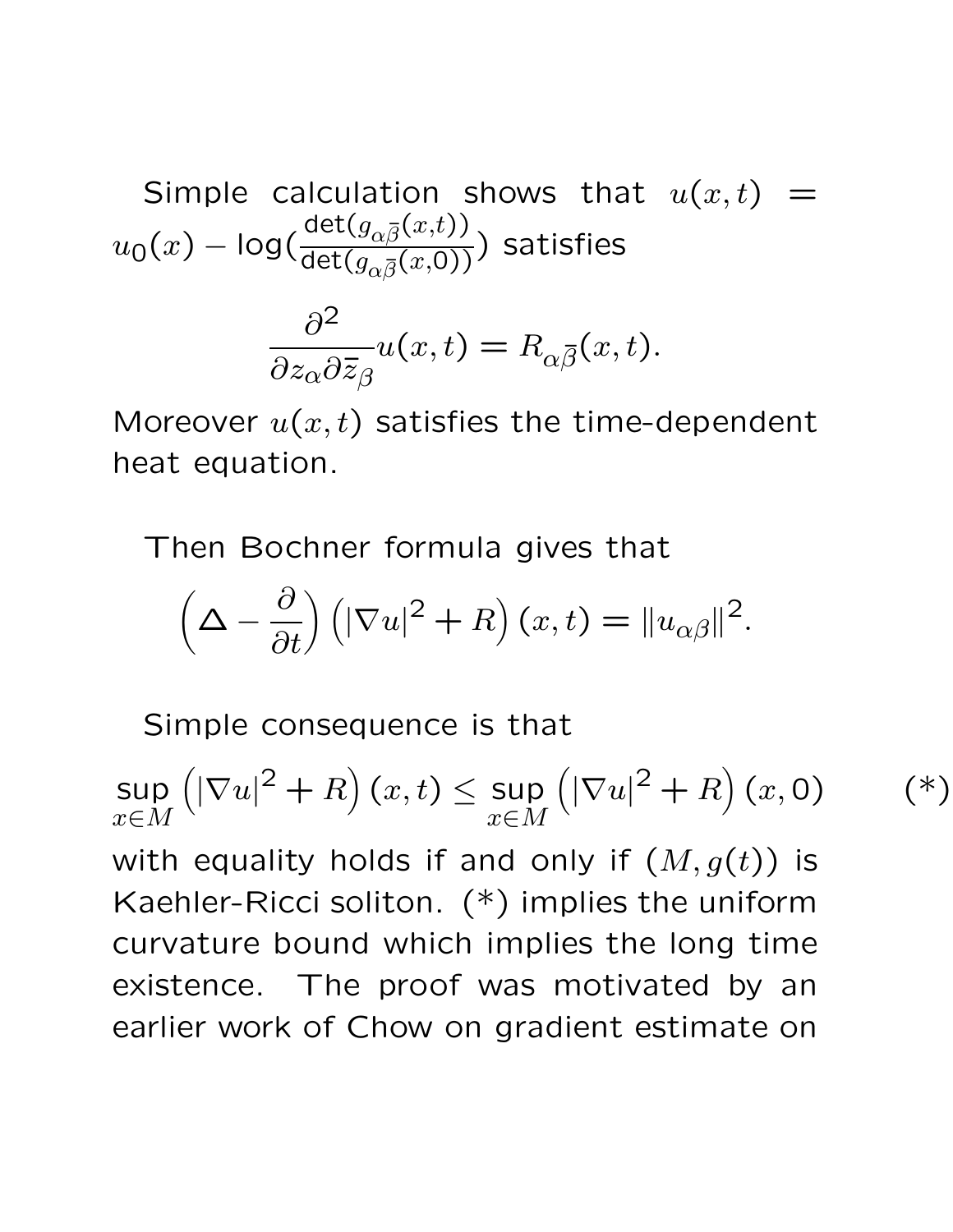Kaehler-Ricci flow. The argument works in compact case and give a proof of Cao's long time existence in case  $biK \geq 0$  without using Monge-Ampere estimates. In this case, argument is simpler since one has potential for free.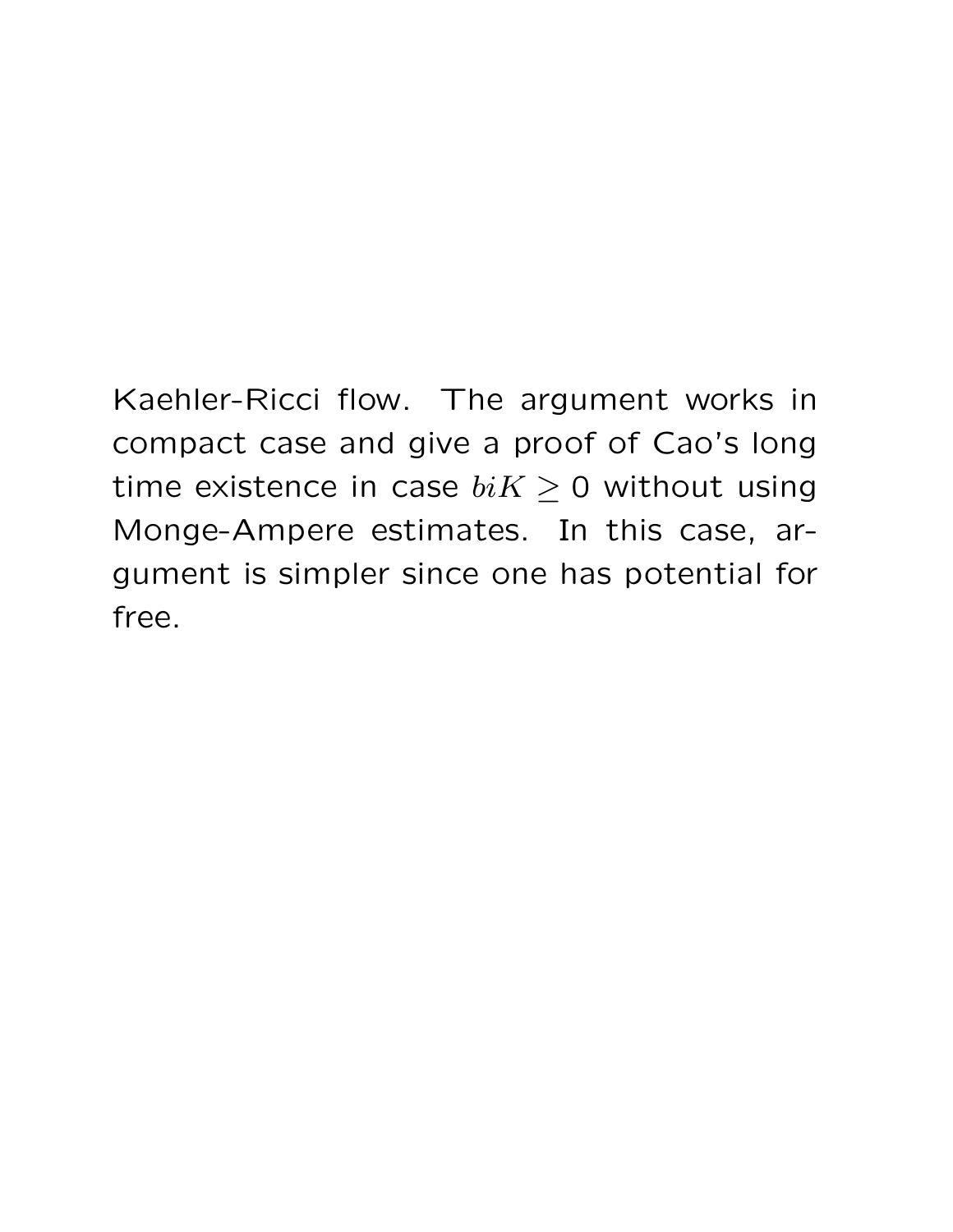#### **3. Monotonicity-I**

Monotonicity is used in general sense as Perelman's lecture. The very useful result is the following Li-Yau-Hamilton inequality:

**Theorem (Cao)**. Let  $(M, g(t))$  be KRF with nonnegative bisectional curvature. Then

$$
\Delta R_{\alpha\overline{\beta}} + R_{\alpha\overline{\beta}\gamma\overline{\delta}} R_{\overline{\gamma}\delta} + \nabla_{\gamma} R_{\alpha\overline{\beta}} X_{\overline{\gamma}} + \nabla_{\overline{\gamma}} R_{\alpha\overline{\beta}} X_{\gamma}
$$

$$
+ R_{\alpha\overline{\beta}\gamma\overline{\delta}} X_{\overline{\gamma}} X_{\delta} + \frac{1}{t} R_{\alpha\overline{\beta}} \ge 0.
$$

In case  $M$  is noncompact, we assumes that the curvature tensor is bounded.

Taking trace one does has the monotonicity of  $tR(x,t)$ .

The result was Kaehler version of the corresponding result of Hamilton on Ricci flow.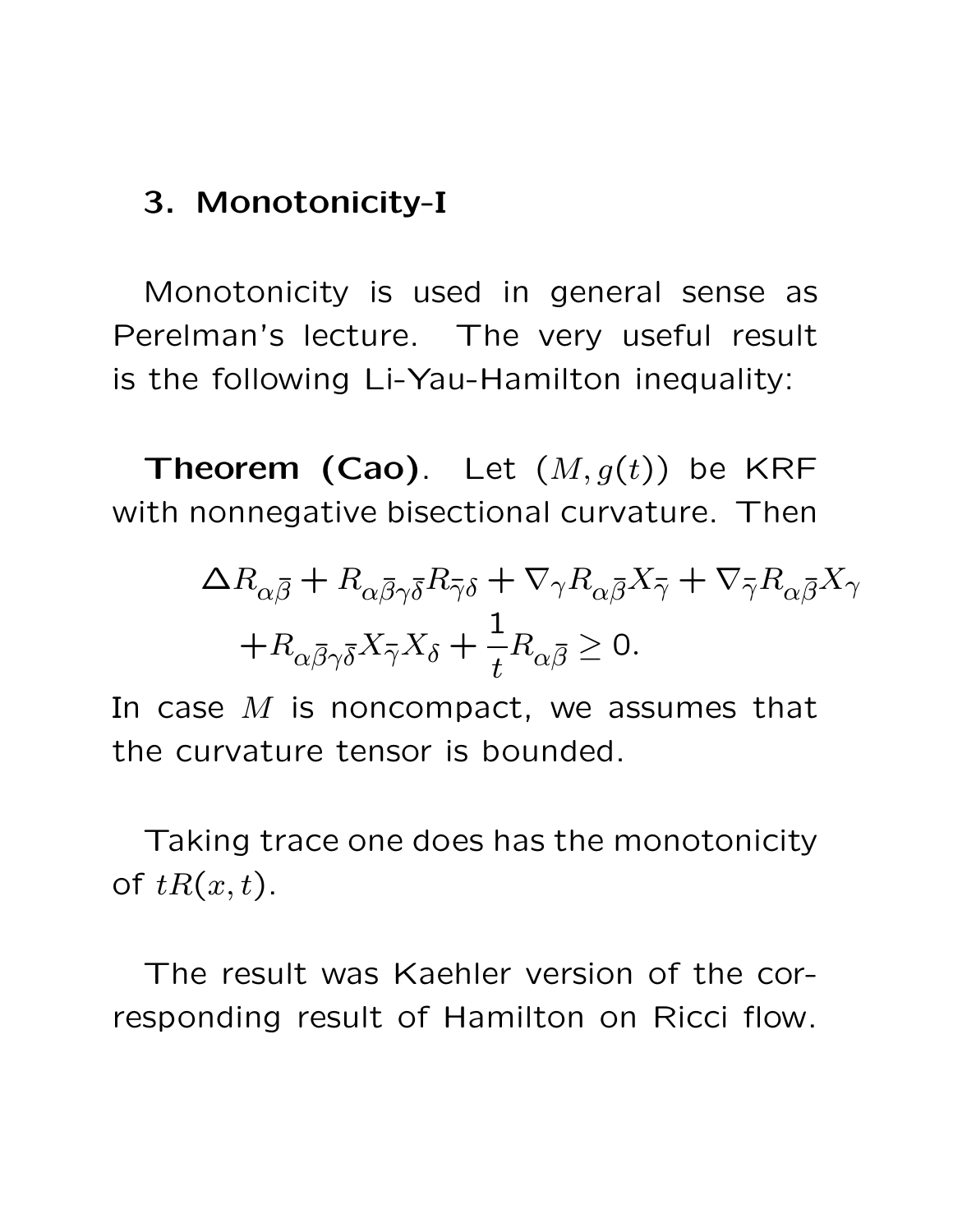The underlying reason, in term of Chow-Chu's space-time formulation, for such estimate is the following result of Bando and Mok.

**Theorem (Bando, Mok)** Let  $(M, g(t))$  be a KRF solution such that  $g(0)$  has bounded nonnegative bisectional curvature. Then  $(M, g(t))$  has nonnegative bisectional curvature.

Chow-Chu showed, for Riemannian case, that the LYH quantity is the curvature of some space time metrics on  $M \times [0, T)$ , which become zero at the initial time. If one can have similar construction of Chow-Chu for the Kaehler metric then Cao's theorem can be viewed as space-time version of the result of Bando-Mok.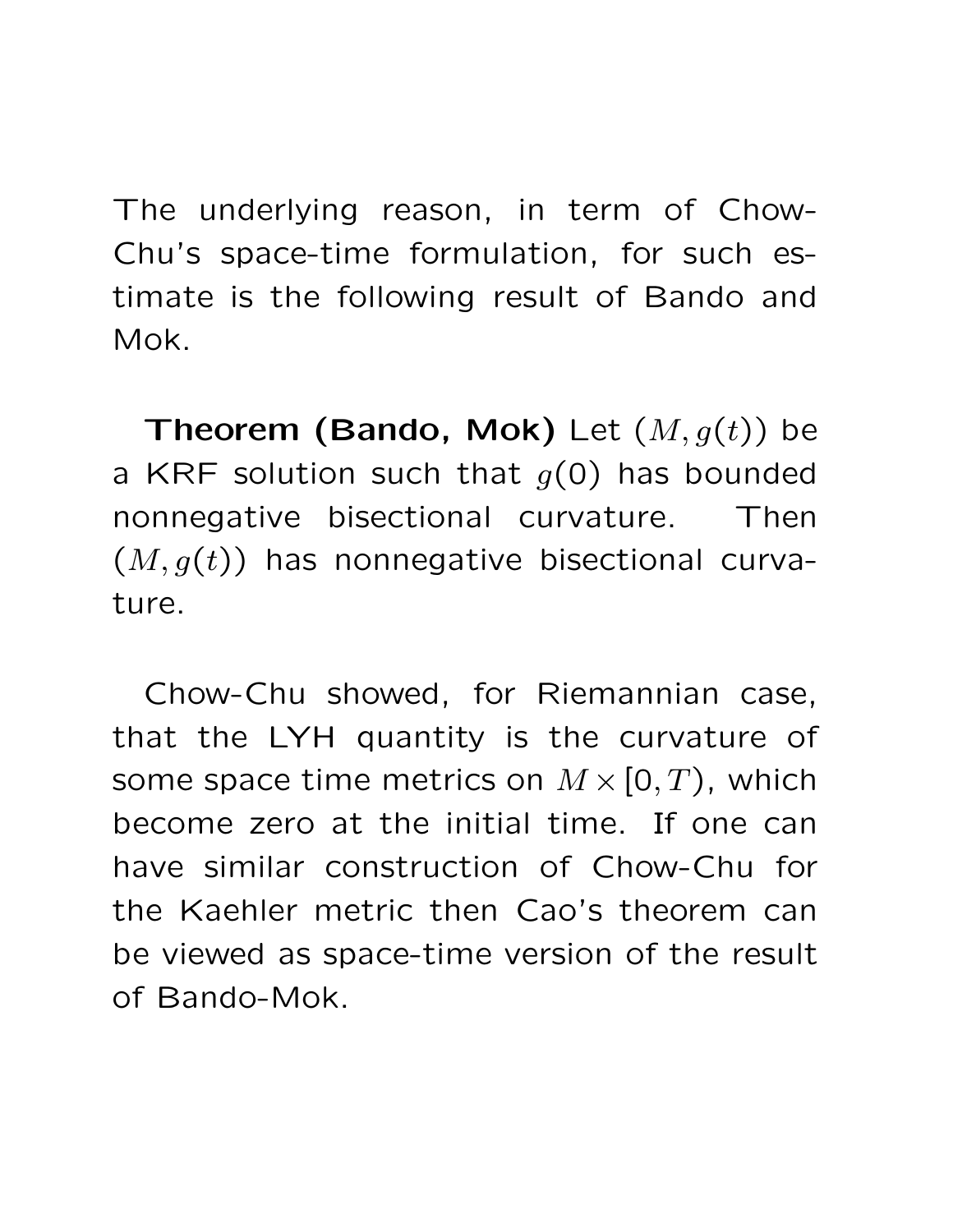#### **4. Applications**

The general goal is do uniformization and construct canonical metrics.

**Theorem (Cao)** Let M be a compact Kaehler manifold with  $c_1(M)=0$   $(c_1(M))$  = −[ω]). Then **KRF** converges to the Ricci flat metric (Kaehler-Einstein metric).

The existence results have been solved by Yau (Aubin-Yau) before. The **KRF** provides a flow proof. The method follow very closely the elliptic proof (via Monge-Ampere).

Mok made use of **KRF** in his celebrated result on the uniformization of compact nonnegative bisectional curvature.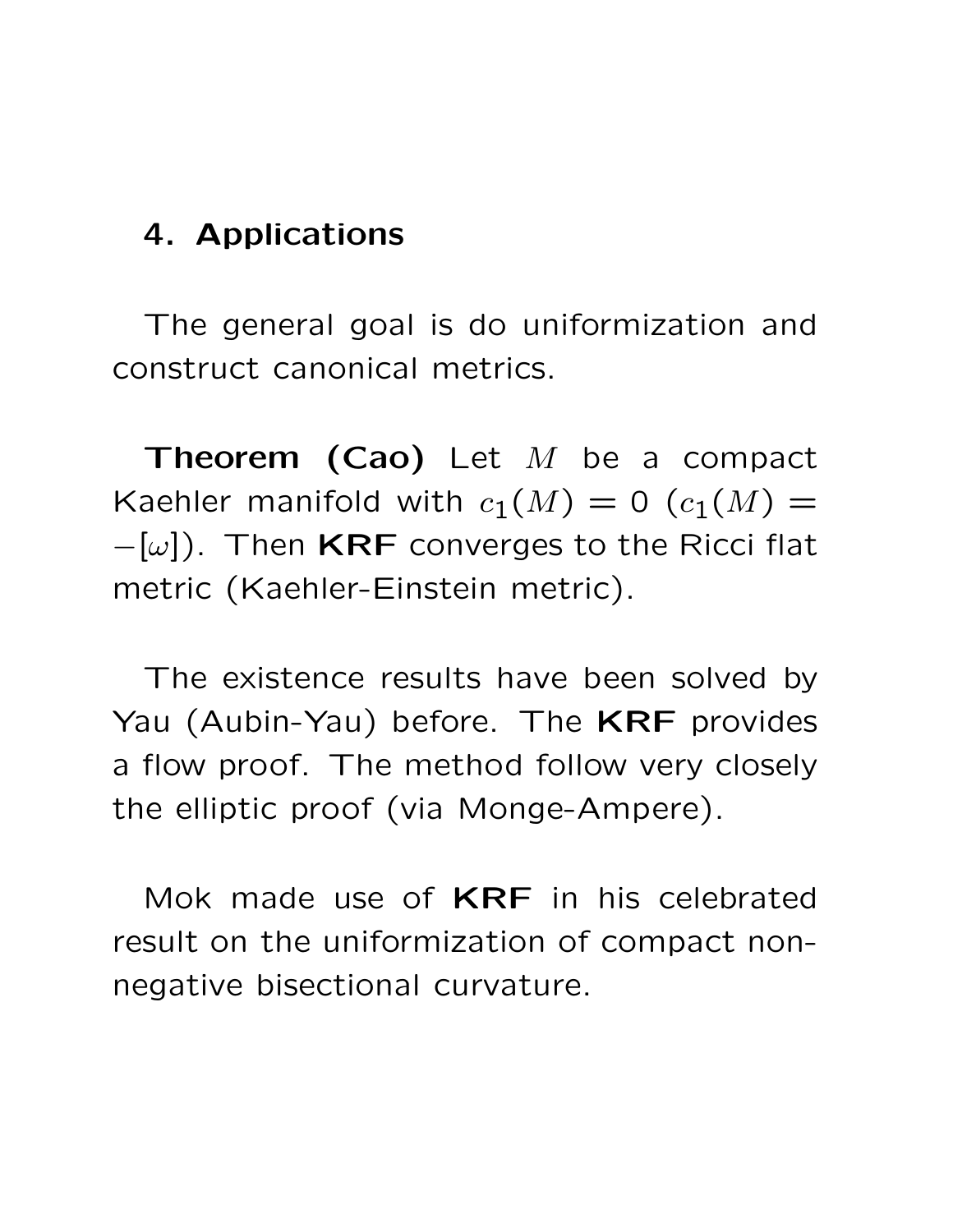**Theorem (Mok)** Let  $M^m$  be a compact simply-connected Kähler manifold with nonnegative bisectional curvature. Then  $M$  is biholomorphic to products of compact Hermitian symmetric spaces.

The positive case was proved by Siu-Yau, Mori earlier.

Noncompact complete case:

**Theorem (Shi)** Let M be a complete Kähler with positive sectional curvature and

$$
k(x,r) \leq \frac{C}{(1+r)^{1+\epsilon}}.
$$

Then  $M$  is biholomorphic to a strictly pseudoconvex domain in **C**m.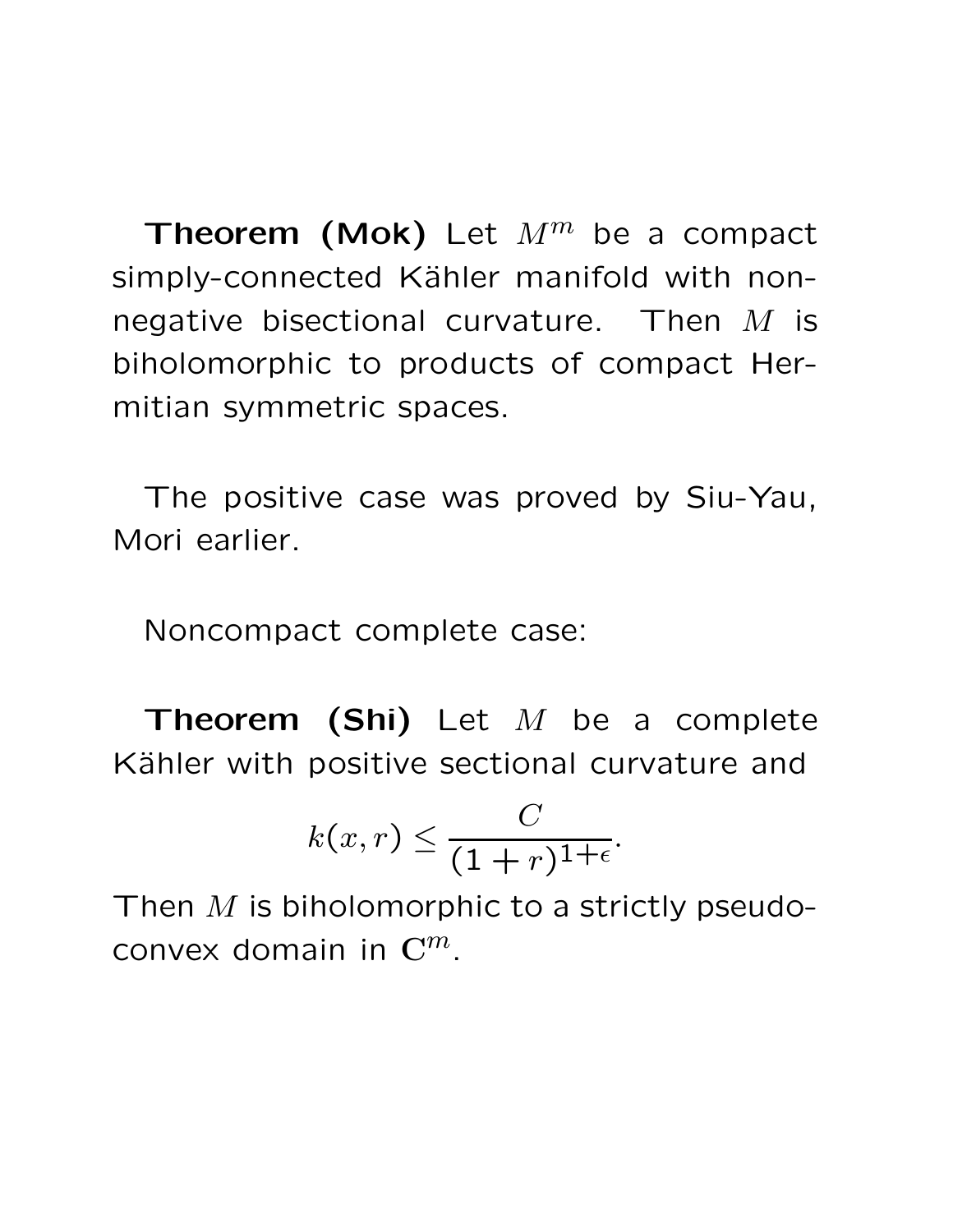#### **5. Monotonicity -II**

a) Linear trace Li-Yau-Hamilton inequality.

Chow-Hamilton (Invent. Math. 1997) proved the linear trace Harnack inequality first for **RF** with nonnegative curvature operator. The main point is that the Li-Yau-Hamilton inequality holds for symmetric tensors satisfying the so-called Lichnerowizc heat equation. It reveals strong connections between the linear heat equation and the **RF**.

In the case  $n = 2$  (m=1), it says that

$$
\Delta \log u + R + \frac{1}{t} \ge 0
$$

if  $u(x,t)$  is a positive solution to timedependent Shrödinger equation ( $\frac{\partial}{\partial t}-\Delta$  –  $R)u(x,t) = 0$ . Let  $u = R$ . One recovers Hamilton's LYH inequality for the surface.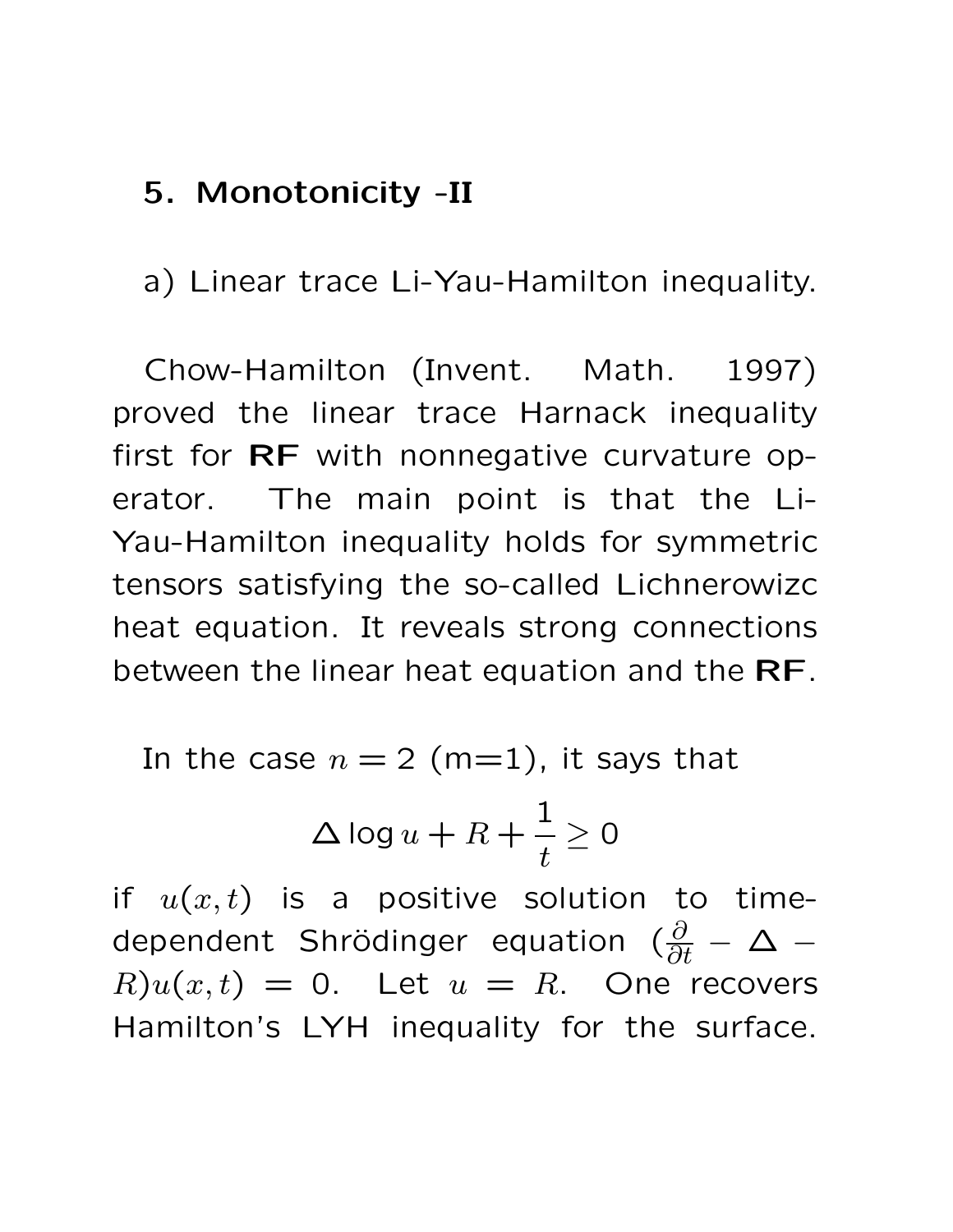Moreover it also contains Li-Yau's gradient estimate

$$
\Delta \log u + \frac{1}{t} \ge 0.
$$

The reason is that one can slow down of the Ricci flow by  $\tau$ . Namely:

$$
\frac{\partial}{\partial t}g_{ij}(x,t) = -2\tau R_{ij}(x,t).
$$

Then for positive solution to  $(\frac{\partial}{\partial t} - \Delta \tau R u(x,t) = 0$ , Chow proves that

$$
\Delta \log u + \tau R + \frac{1}{t} \ge 0.
$$

Taking  $\tau \rightarrow 0$  one recovers Li-Yau's inequality.

Since Li-Yau's estimate implies the Laplacian comparison theorem, one can think the Riemannian geometry (Kaehler geometry) is the limiting case of the **RF** (**KRF**) geometry.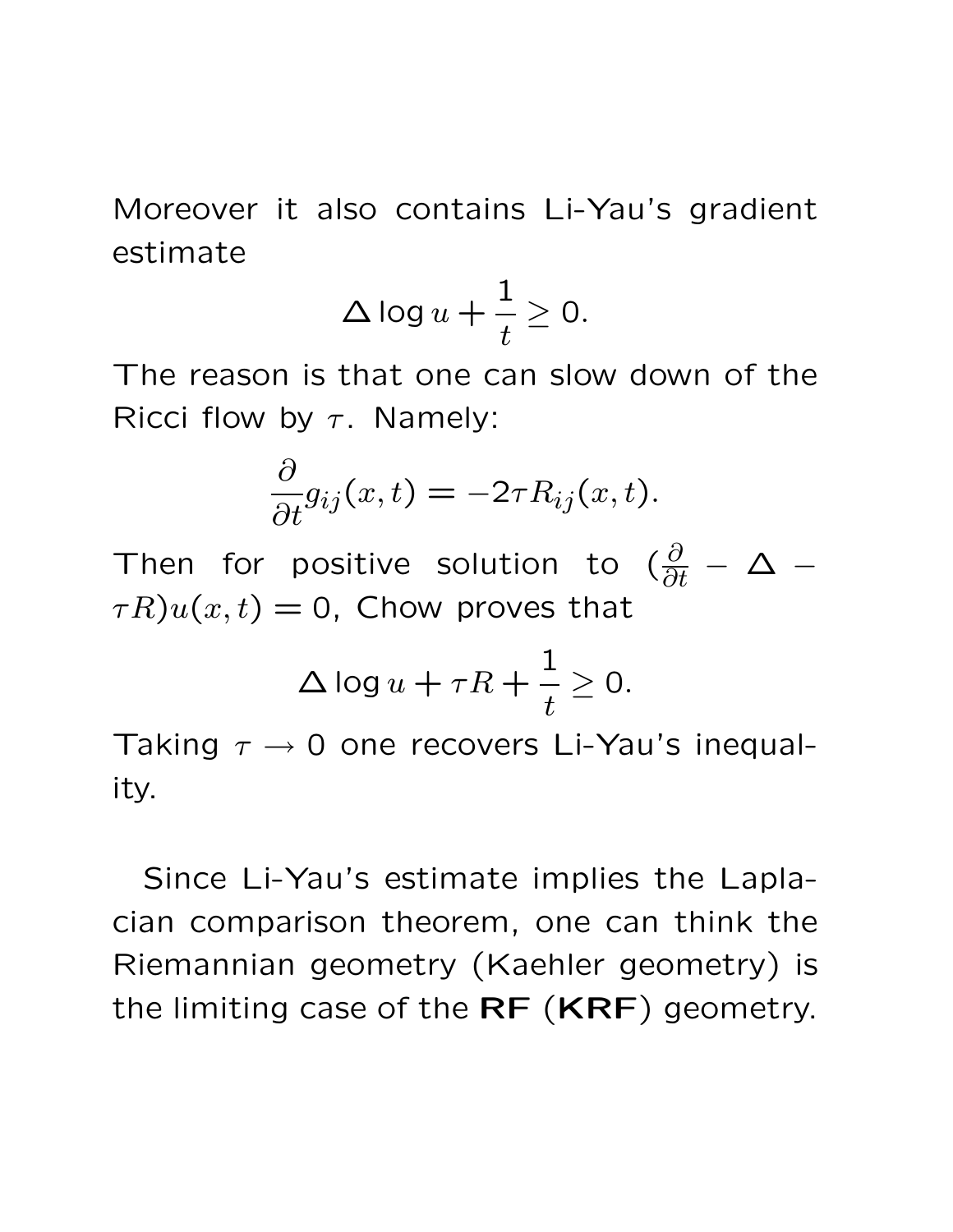Recently, we have been able to generalize Chow result to high dimension in Kaehler setting.

**Theorem (N)** Let  $(M, g(t))$  be a solution to  $KRF$  with speed  $\tau$ , with bounded nonnegative bisectional curvature. Let  $h_{\alpha\bar{\beta}}(x,t)$ be the symmetric tensor satisfying the Lichnerowicz heat equation. Then  $Z^{(\tau)}(x,t) \geq 0$ . Moreover, the equality holds for some  $t > 0$ implies that  $(M, g(t))$  is an expanding soliton if  $h_{\alpha\bar{\beta}}(x,t) > 0$  and  $M$  is simply-connected.

Here 
$$
Z^{(\tau)}(x,t) = Z(x,t) + \tau \left( g^{\alpha \overline{\beta}} g^{\gamma \overline{\delta}} R_{\alpha \overline{\delta}} h_{\gamma \overline{\beta}} \right)(x,t)
$$
.  
and

$$
Z = \frac{1}{2} \left( g^{\alpha \overline{\beta}} \nabla_{\overline{\beta}} \text{div}(h)_{\alpha} + g^{\gamma \overline{\delta}} \nabla_{\gamma} \text{div}(h)_{\overline{\delta}} \right) + g^{\alpha \overline{\beta}} \text{div}(h)_{\alpha} V_{\overline{\beta}} + g^{\gamma \overline{\delta}} \text{div}(h)_{\overline{\delta}} V_{\gamma} + g^{\alpha \overline{\beta}} g^{\gamma \overline{\delta}} h_{\alpha \overline{\delta}} V_{\overline{\beta}} V_{\gamma} + \frac{H}{t}.
$$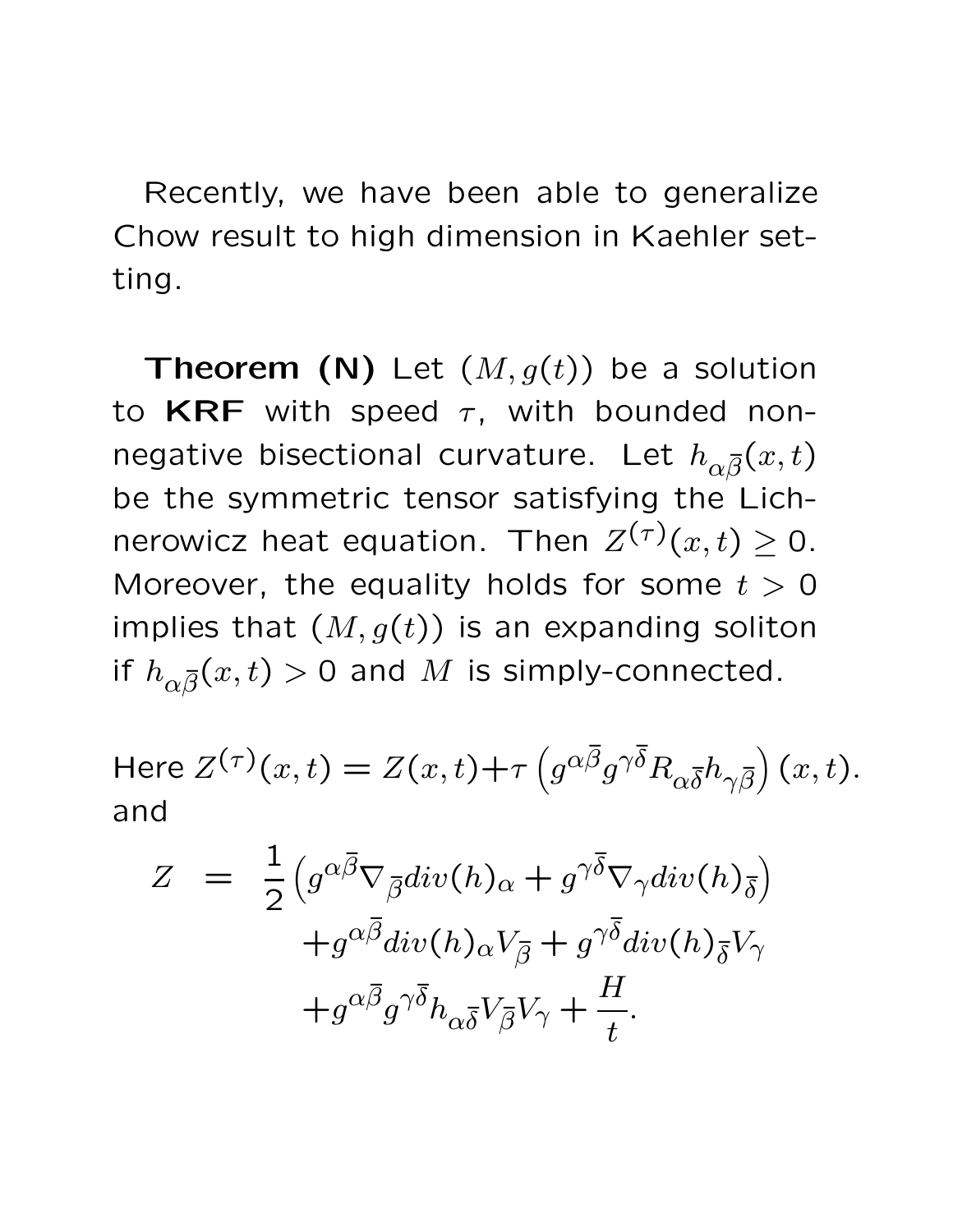$\tau = 0$  case is a new inequality, **which implies the differential Harnack for Hermitian-Einstein flow, and has been proven to be useful.**

 $(\tau = 1$  case, was proved before by Tam-N, gives Cao's trace differential Harnack. inequality if  $h_{\alpha \bar{\beta}} = R_{\alpha \bar{\beta}}$ ).

b) Integral quantities-mostly compact case:

For **NKRF** and  $c_1(M)=[\omega]$  case:

i) Mabuchi's K-energy:

$$
\nu_{\omega}(\phi) = \int_{M} \log \left( \frac{\omega_{\phi}^{m}}{\omega^{m}} \right) + \int_{M} f_{\omega}(\omega^{m} - \omega_{\phi}^{m})
$$

$$
- \sum_{i=0}^{m-1} \int_{M} \left( \frac{m-i}{m+1} \right) \sqrt{-1} \partial \phi \wedge \overline{\partial} \phi \wedge \omega^{i} \wedge \omega_{\phi}^{m-i-1}.
$$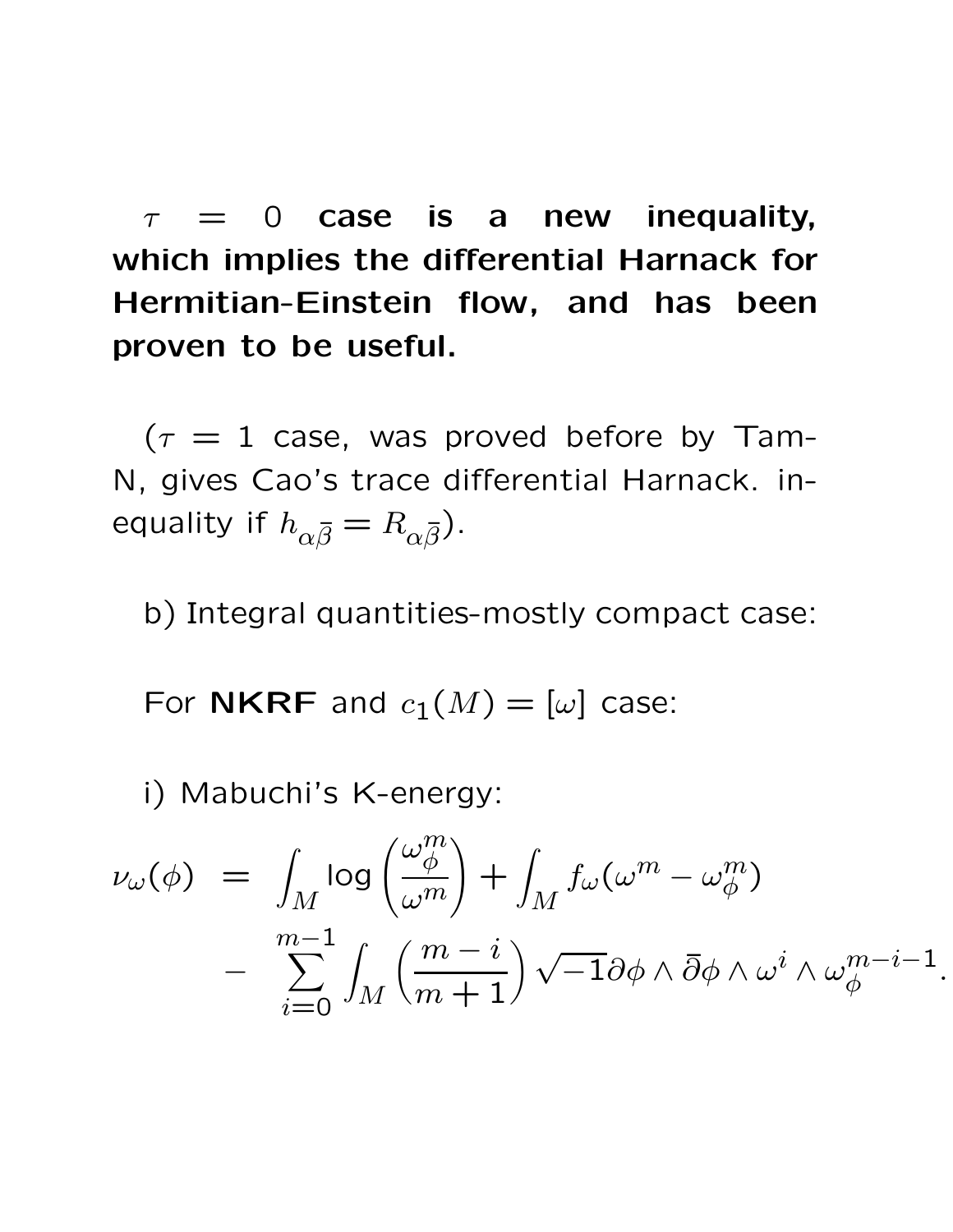Here we normalize the volume to be 1,  $f_{\omega}$  is the normalized potential function.  $\nu_{\omega}(\phi)$  is monotone decreasing along the flow.

ii) Ding-Tian's  $F$ -functional:

$$
F_{\omega}(\phi) = \nu_{\omega}(\phi) + \int_M f_{\omega_{\phi}} \omega_{\phi}^m - \int_M f_{\omega} \omega^m.
$$

iii) Chen-Tian's functionals for the case  $biKm \geq 0.$ 

For general **RF** on compact manifolds:

Perelman's energy and entropy:

$$
\lambda(t) = \inf_{\int_M v^2 dv = 1} \int_M (4|\nabla v|^2 + Rv^2) dv
$$

and

$$
\mu(\tau) = \inf_{\int_M v^2 dv = 1} \int_M \left[ \tau \left( 4|\nabla v|^2 + R \right) - \log(v^2) v^2 - m \log(\pi \tau) \right] dv
$$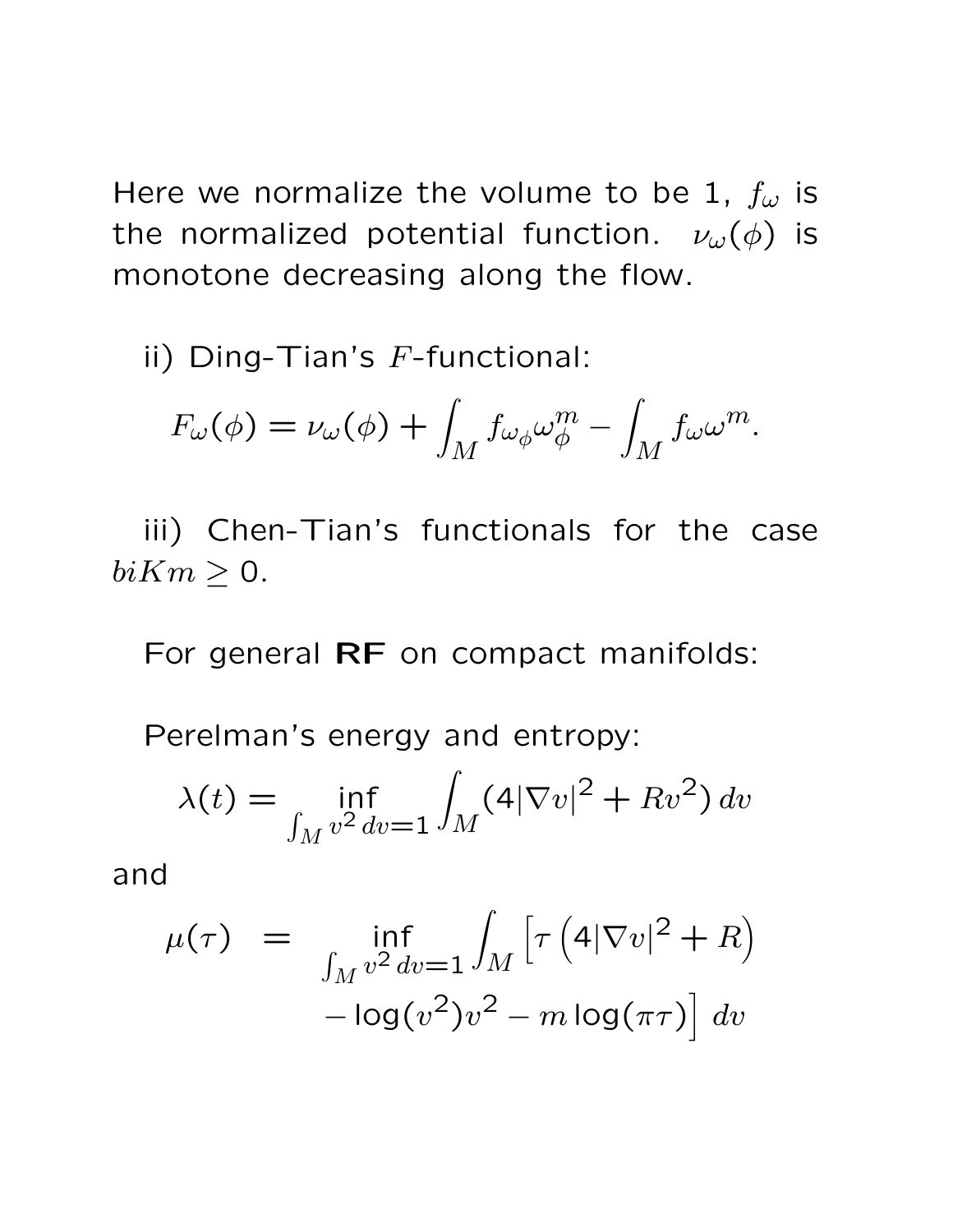with  $\tau = T_0 - t$ . Both  $\lambda(t)$  and  $\mu(\tau)$  are isoperemetric constants. They are monotone increasing in  $t$ .

#### **6. Large-time behavior of the KRF**

Compact case: Nothing is known in general case. No much known about the singularity. Hard to do the surgery in the Kaehler case.

Special case  $c_1(M)=[\omega]$ : It was claimed by Perelman that if there exists a KE metric in the class  $[\omega]$  then **NKRF** converges to a KE metric.

Chen-Tian: The case  $M$  has positive bisectional curvature. Again assuming  $[\omega]$  contains a KE metric.

Noncompact case: Not much in general.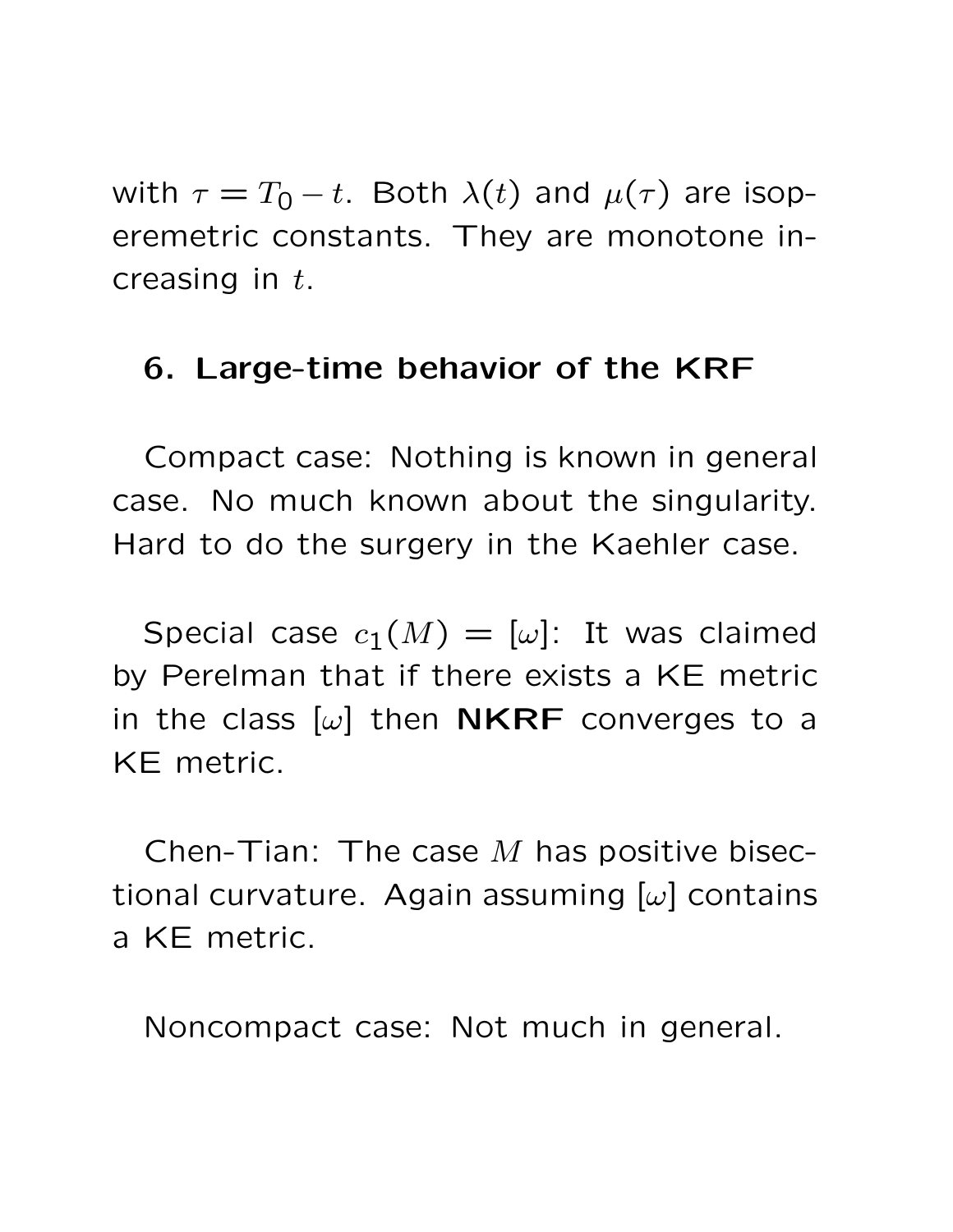Special case: M has bounded nonnegative bisectional curvature. The **KRF** become degenerate as  $t \to \infty$ . What normalization will ensure convergence to a flat metric? Chau– Tam proves convergence, using Shi's idea, under some assumptions on the  $g_{\alpha \bar{\beta}}(x_0,t)$  for all  $t$ .

# **7. Applications of Perelman's entropy formula**

**Theorem (Perelman)** For **NKRF**, assume that  $R(x, 0) > 0$ . Then there exists a constant  $C_1(g(0), m)$  such that

$$
R(x,t) \leq C_1
$$

and

$$
D(t) := \text{Diameter}(M, g(t)) \leq C_1.
$$

The result serves an important step towards the convergence result claimed by Perelman.